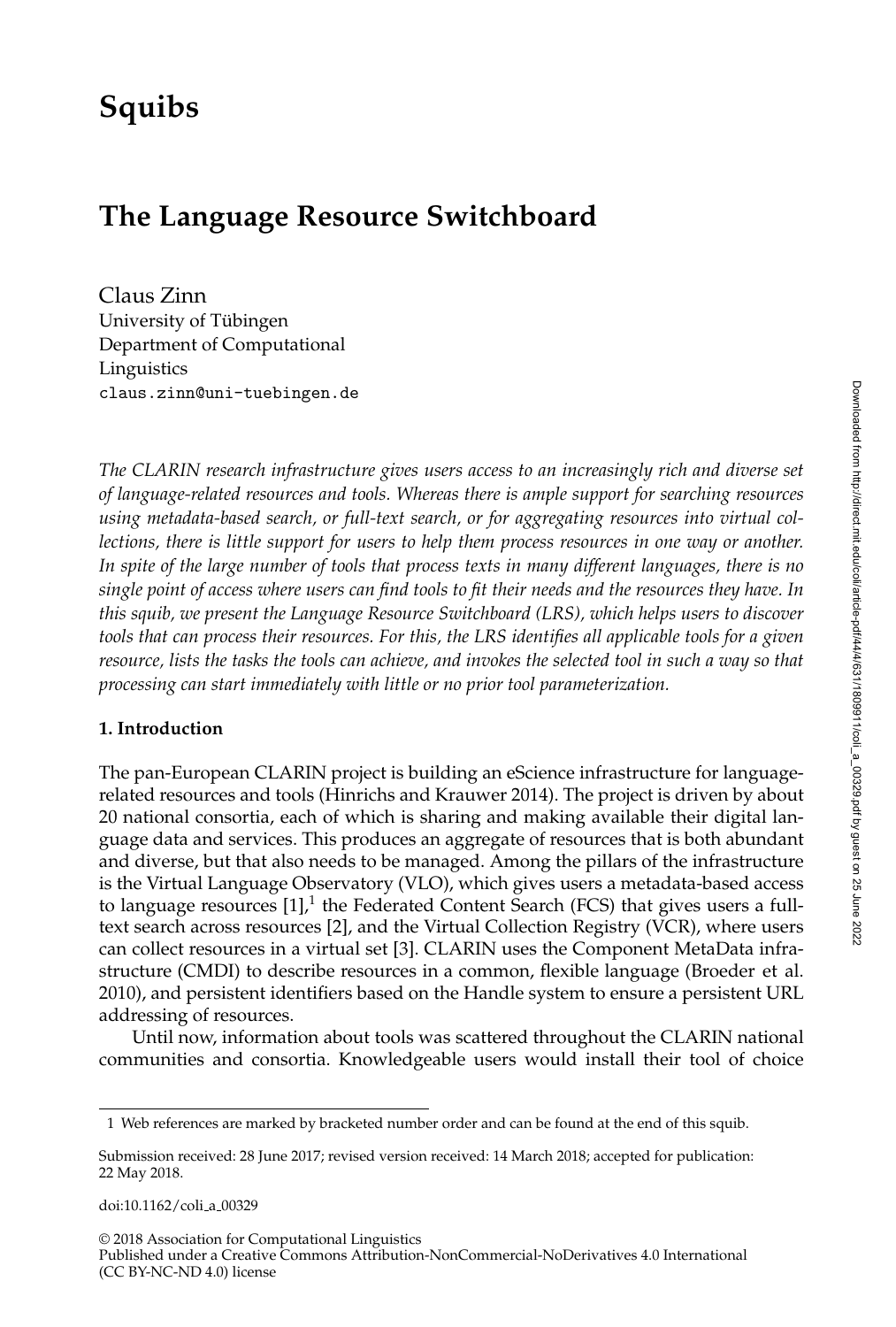locally on their desktop machines, or they would direct their browser to the Webbased tools they knew. However, less knowledgeable users and newcomers to the field struggled to keep up with the dynamics of the pan-European tool space.

The Language Resource Switchboard (LRS) aims at bridging the gap between resources (as identified in the VLO, FCS, and VCR) and tools that can process these resources in one way or another. The LRS can be seen as an intelligent virtual tool registry or a tool discovery device. For a given resource in question, it identifies all tools that can process the resource. It then sorts the tools in terms of the tasks they perform, and presents a task-oriented list to the user. Users can then select and invoke the tool of their choosing. By invoking the tool, all relevant information about the resource in question is passed on to the tool, and the tool uses this information to set (some of) its parameters. This makes it easy for users to identify the right tools for their resource, but also to use the chosen tool in the most effective way possible.

## **2. The Language Resource Switchboard**

Figure [1](#page-1-0) displays the main interface of the switchboard. When users access it directly, they are given three possible input methods: they can upload a file (left), paste a URL (middle), or type plain text (right). The switchboard can also be invoked with a file from the VLO; the following scenario covers the VLO–switchboard link.

# **2.1 Usage Scenario**

The VLO gives users access to about 1.6 million metadata records on language resources; for about 40 mostly European languages, the VLO hosts at least a thousand records each. Now, consider an educational scenario in which a student of linguistics would like to learn about tools that perform syntactic analyses on Polish texts. For this, she first searches the VLO to find an interesting text that she would like to investigate further. On the VLO search results page, the student then clicks on the  $\cdots$  area to invoke the LRS with this file (see Figure [2\(](#page-2-0)a)). In a new browser tab, the LRS opens and shows a resource pane that depicts all relevant information about the file (see Figure [2\(](#page-2-0)b)). The user is free to correct this metadata, before clicking on "Show Tools" to get to the task-oriented view, shown in Figure [2\(](#page-2-0)c). If the student is interested in the dependency parsing task, for example, then she may wish to get more information about the three tools offered, in which case more detailed information about the chosen tool is given (see Figure [2\(](#page-2-0)d)). When the student then clicks on "Click to start tool," the chosen tool—here



<span id="page-1-0"></span>**Figure 1** The switchboard's main interface.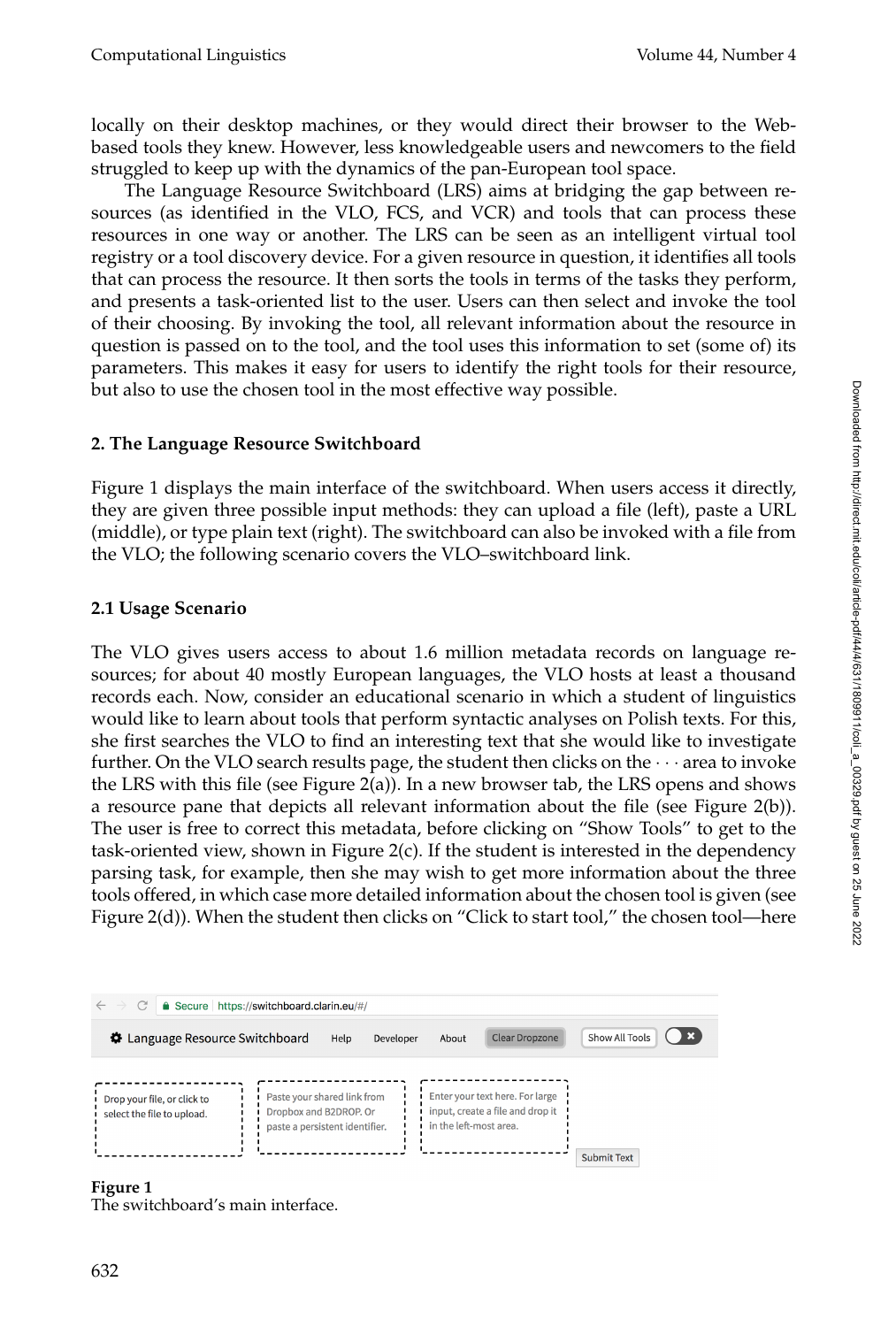|                                                   | <b>Wirtual Language Observatory</b>     | Search       |       | Help         |                                            | <b>CLARIN</b> |         |  |
|---------------------------------------------------|-----------------------------------------|--------------|-------|--------------|--------------------------------------------|---------------|---------|--|
|                                                   | Back to the search results              |              |       |              |                                            |               | e.<br>0 |  |
| Record 5 of 123<br>< previous                     |                                         |              |       |              |                                            |               | next    |  |
| Korpus tekstów dowolnych                          |                                         |              |       |              |                                            |               |         |  |
| Show the original provider's page for this record |                                         |              |       |              |                                            |               | @ @ @   |  |
| <b>Record details</b>                             | Resources (10)                          | Availability |       | All metadata | <b>Technical details</b>                   |               |         |  |
| Name                                              |                                         |              |       |              | <b>Type</b>                                |               |         |  |
|                                                   | Opowiadania-Kisielewski_Orzeł_biały.odt |              | other |              |                                            |               |         |  |
| r                                                 | Opowiadania-Kisielewski_Jędrek.doc      |              | other |              |                                            |               |         |  |
|                                                   | Opowiadania-Jasieński Klucze.docx       |              |       |              | other                                      |               |         |  |
| 冏                                                 | Wikinews-Blik.txt                       |              |       |              | text document                              | $\cdots$      |         |  |
|                                                   | Wikinews-Umowa Zlecenie.odt             |              |       |              | Process with Language Resource Switchboard |               |         |  |

| <b>Link to Resource</b><br><b>Show Tools</b><br>×                                                 |
|---------------------------------------------------------------------------------------------------|
| name: https://clarin-<br>nl.eu/dsnace/bitstream/handle/11321/392/Wikinews-<br>Blik.txt?sequence=4 |
| size:                                                                                             |
| mimetype<br>text/plain                                                                            |
| language<br>Polish                                                                                |

(a) The VLO – LRS interface. (b) The LRS Resource pane.

|                                         | <b>MALTPARSER</b>                                                                                                                                                                                                                        |  |  |
|-----------------------------------------|------------------------------------------------------------------------------------------------------------------------------------------------------------------------------------------------------------------------------------------|--|--|
| <b>MALTPARSER</b>                       |                                                                                                                                                                                                                                          |  |  |
| CONCRAFT -> DEPENDENCYPARSER            |                                                                                                                                                                                                                                          |  |  |
| <b>UDPIPE</b>                           | <b>LARIN-P</b>                                                                                                                                                                                                                           |  |  |
| <b>Coreference Resolution</b>           | A language dependency parser chain for Polish. The used<br>佢<br>tools include Morfeusz-2 with SGJP dictionary (for<br>morphological analysis), wcrft2 (for tagging), and the<br>MaltParser with a model for Polish. The CONLL output can |  |  |
| <b>CONCRAFT -&gt; BARTEK</b>            | be visualised with DepSVG, a dependency tree and<br>predicate-argument structure visualizer.                                                                                                                                             |  |  |
| <b>Extraction of Polish terminology</b> | ħ<br>http://ws.clarin-pl.eu<br>ਜ਼ਿ<br>no<br><b>CoNLL Format</b><br>向前<br>-1<br>Click to start tool<br>⊚<br>Wrocław, Poland                                                                                                               |  |  |
| <b>TERMOPL</b>                          | tomasz.walkowiak@pwr.edu.pl<br>⊠                                                                                                                                                                                                         |  |  |
| (c) The LRS Task-oriented view.         | (d) The LRS Tool Detail view.                                                                                                                                                                                                            |  |  |

<span id="page-2-0"></span>

**Denendency Parsing** 

the MaltParser [19]—opens in a new browser tab. The MaltParser obtains from the LRS a reference to the resource, loads the resource, and sets all relevant parameters so that the user is left to click on MaltParser's "Analyze" command to start the process. No further user action is required to parameterize the MaltParser for this. If the student would like to compare MaltParser's result with the result of another dependency parser, then the student returns to the browser tab holding the switchboard. Here, only a simple click is needed to start another applicable tool (e.g., UDPIPE [18]) to process the same resource.

# **2.2 Architecture**

The back-end of the LRS consists of three main components: a *resource profiler*, an *application registry*, and a *matcher*.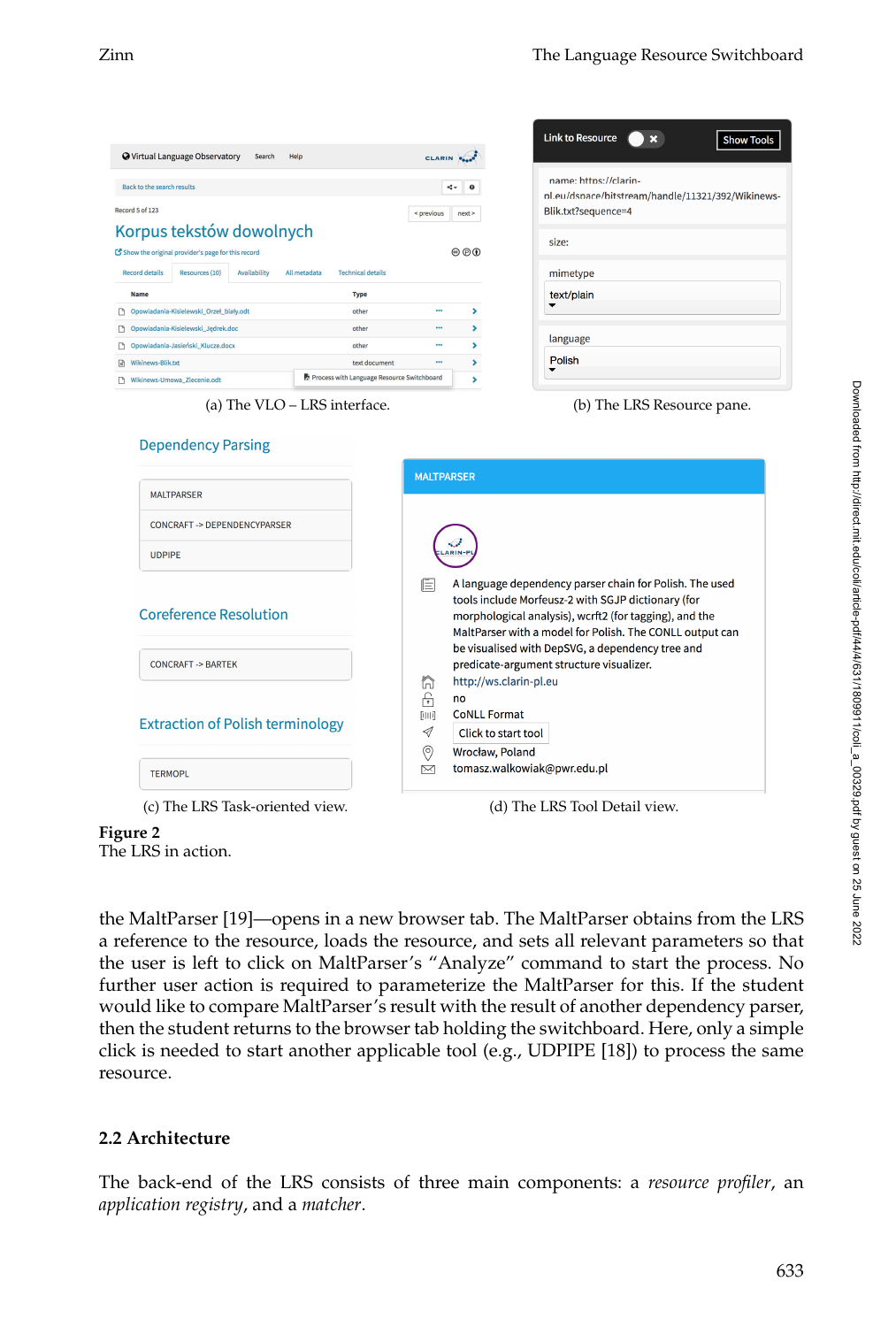```
{ "task": "Dependency Parsing",<br>"name": "UDPipe",<br>"homepage": "http://ufal.mff.cuni.cz/udpipe",<br>"location": "Charles University, Prague, Czech Republic",<br>"creators": "Milan Straka, Jana Straková",<br>"contact": { "person": "M
 "contact": { "person": "Milan Straka",<br>"contact": { "person": "Milan Straka",<br>"email": "straka@ufal.mff.cuni.cz" },
"email": "straka@ufal.mff.cuni.cz" },<br>"wrsion": "v1.2", "email": "straka@ufal.mff.cuni.cz" },<br>"iutence": "Mozilla Public Licence 2.0 (software), CC BY-NC-SA (language models)",<br>"Issecription": "OPPipe is an trainable pipel
"langEncoding": "Faind models are provided for nearly all UD treebanks.",<br>"languages": ["grc", "ara", "bel", "cat", "cop", "hrv", "ces", "dan", "nld", "eng", "eus", "est", "fin", "fra", "glg",<br>"languages": ["grc", "ara", "
 "Lang"<br>"mapping": { "input"<br>"lang"<br>"lang"
                                                    "data",<br>"model" }
```
#### **Figure 3**

<span id="page-3-0"></span>The metadata entry for UDPIPE.

**The resource profiler** is responsible for identifying those resource characteristics that support identifying applicable tools that can process the resource. The current version of the LRS takes into account the resource's mimetype and language, whose values are transferred from the VLO to the LRS. In the standalone version of the switchboard [4], the profiler makes use of Apache Tika to identify these characteristics [5].

**The application registry** manages a set of metadata descriptions. Figure [3](#page-3-0) depicts the metadata entry for UDPIPE, a versatile tool from the Czech LINDAT/CLARIN project [18]. For the LRS user, relevant metadata include the title of the application, an English description about its capabilities, and contact information about the tool provider. For the LRS, the relevant parts are the tool's task description (using a controlled vocabulary, e.g., "tokenization," "part-of-speech-tagging," "dependency parsing"), an ISO 639-3–based identification of the languages the tool can handle, and the media types it can process. For tool invocation, the metadata holds the tool's Web address and a list of parameters that the tool understands. With this information, a URL can be constructed where all relevant information is URL-encoded.

**The matcher** uses the resource's metadata from the profiler and the tools' metadata from the application registry to find matches. For the given resource profile, it computes a list of all applicable tools and the analyses they offer. For the time being, only the resource's mimetype and language are taken into account.

The LRS is implemented using React, a Javascript library for building user interfaces [6] and a number of nodejs-based libraries. The source code of the LRS is maintained in a GitHub repository [7]. For more details, please consult [Zinn \(2016\)](#page-0-1).

### **2.3 Tool Integration Effort**

To attract a good number of tool makers to connect their tools to the LRS, we have attempted to minimize their integration efforts for this. Web-based tools usually offer a browser-based user interface where tool users are expected to specify the tool's input as well as a number of tool parameters before asking the tool to process the input with the given parameterization. When the Web-based tool is called via the switchboard, a part of the tool's parameterization is already known—namely, the input, its language, and its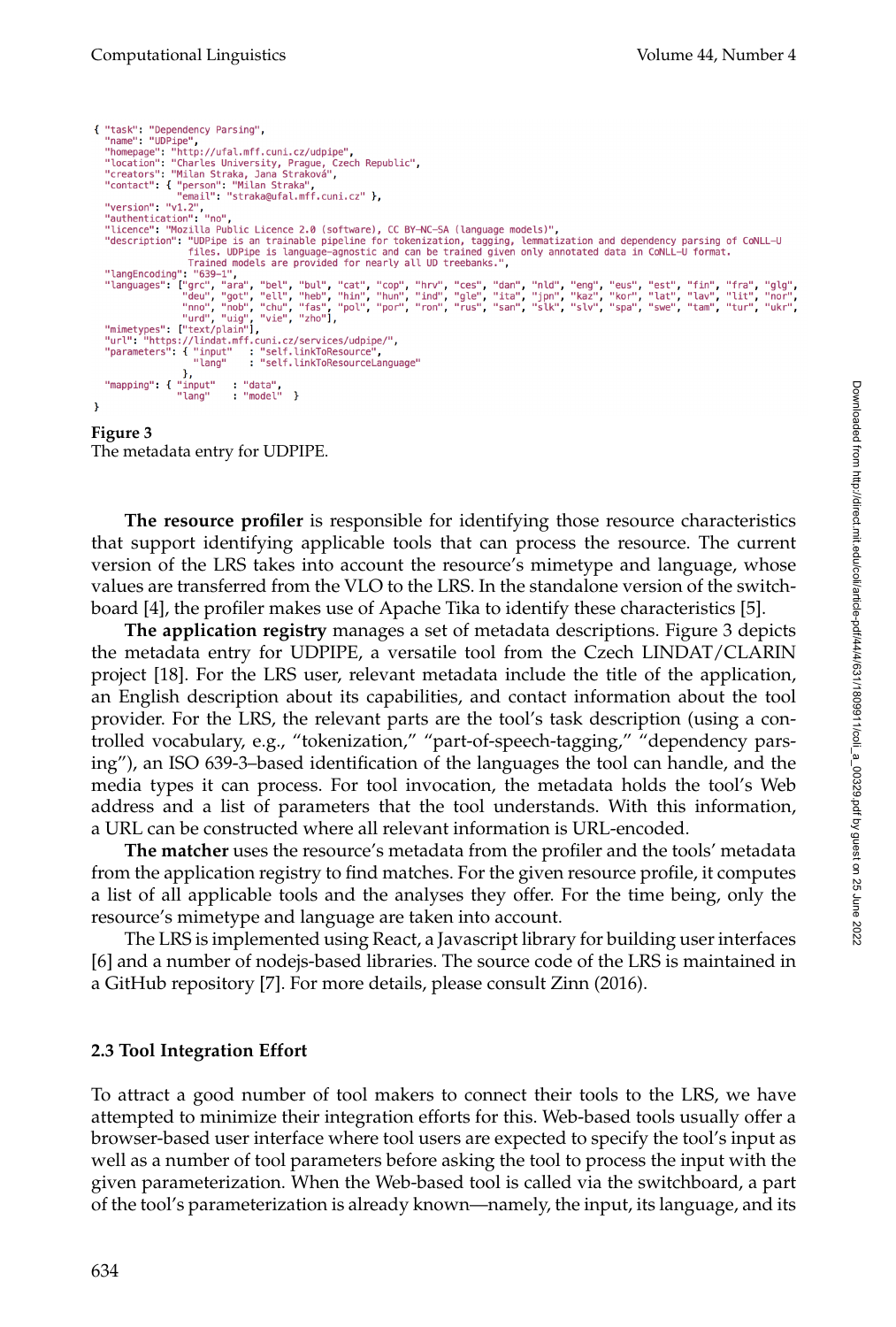media type. When the switchboard invokes the tool via a URL request, all three pieces of information can be encoded in the URL. But it is the tool developer who decides the names for the URL parameters, and whether all three parameters, or other default parameters, should be passed on. As a bare minimum, only the input parameter needs encoding. A tool connected to the LRS should be able to extract this parameter from the tool's invocation URL and fetch the resource from the given location.

The browser-based tools must hence be extended to parse and interpret parameters added to the tools' URL invocation path. In case the tool already provides a parameter passing via URL encoding, the switchboard "honors" the existing parameter names. For this, standard parameter names used by the LRS such as "input" are mapped to a tool's parameter name, say, "URL." The metadata entry for each tool captures such information (see the "mapping" structure in Figure [3\)](#page-3-0). Of course, the tool maker should also update the browser-based interface, making it clear to its users that the tool is aware of the parameterization it received from its LRS-based invocation. On the LRS side, the main integration task is the creation of the metadata entry for the tool (see Figure [3\)](#page-3-0).

### **2.4 Status**

At the time of writing (June 2018), a total of 60 browser-based applications have been connected to the switchboard; see Table [1](#page-5-0) for a selection thereof. Note that the WebLicht work engine has multiple entries with predefined workflows to match the tasks and languages at hand. These workflows engage well-known NLP tools from Stanford's CoreNLP toolset [14], the OpenNLP library [15], and the Berkeley NLP Group [16].

The LRS also supports a "batch mode" by accepting a zip archive of files sharing a common media type and language. Note, however, that the switchboard itself does not perform the batch processing itself. Rather, it delegates the task to those tools that can handle such zip archives.

### **3. Related Work**

There are a number of directory services for language processing software. A faceted search on the Virtual Language Observatory, for instance, yields around 400 different metadata entries for language-related processing tools and services. Each metadata record comes with a short description and sometimes has a link to the tool's homepage where more information is available, such as the tool's download location. The VLO has no systematic classification of the tools so it is hard for users to identify tools of interest.

**LT World** is one of the older Web sites on language technology and maintains a classified list of tools, especially for processing written language: Dimensions are "Tokenization," "Naming Entities Detection," "Lemmatizer," "Language Guesser," and so forth (Jörg, Uszkoreit, and Burt 2010); also see [8]. Whereas the entries from the VLO are automatically harvested from various metadata providers, the LT World list seems to be maintained manually, and links to a tool's homepage are sometimes broken. Also, most tools of LT World are not Web-based and must be installed on a user's desktop machine. The **LINDAT/CLARIN Web site** is a Web site that goes beyond a simple yellow-paging of tools [9]. Although its focus is predominantly on tools for the processing of Czech text files, it allows users to invoke each of the Web services via a user interface with a common look and feel across the services. Here, users can define their input, and inspect the output of all REST-based services. **The Institute of**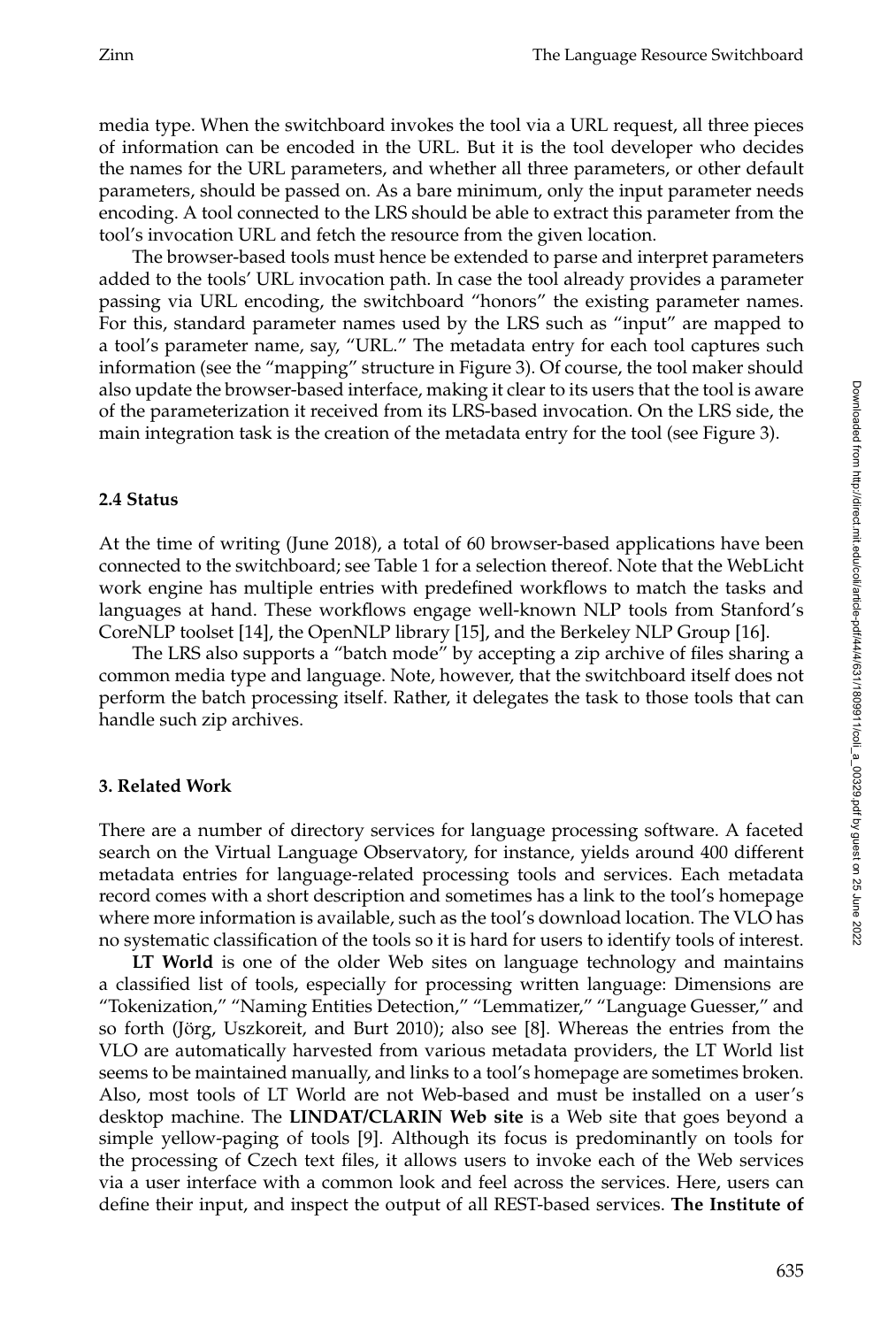#### **Table 1**

<span id="page-5-0"></span>Tools connected to the Language Resource Switchboard (fragment).

| Task                          | Tool(s)                                                      | Language(s)                  |  |
|-------------------------------|--------------------------------------------------------------|------------------------------|--|
| Tokenization                  | Ucto                                                         | nld, eng, deu, fra, ita, fry |  |
|                               | <b>CST</b> Tokenizer                                         | many languages               |  |
|                               | WebLicht-Tokenization-TUR                                    | tur                          |  |
| <b>Morphology Analysis</b>    | WebLicht-Morphology-X                                        | deu, eng                     |  |
|                               | Morfeusz 2                                                   | pol                          |  |
| Lemmatization                 | CST Lemmatizer                                               | many languages               |  |
|                               | WebLicht-Lemmas-X                                            | eng, deu                     |  |
| PoS Tagging                   | WebLicht-POSTags-Lemmas-X                                    | deu, fra, ita, eng           |  |
|                               | Concraft                                                     | pol                          |  |
| <b>Shallow Parsing</b>        | Concraft->Spejd                                              | pol                          |  |
| <b>Dependency Parsing</b>     | WebLicht-Dep-Parsing-X                                       | nld, eng, deu, slv, hrv, srp |  |
|                               | MaltParser                                                   | pol                          |  |
|                               | Alpino                                                       | nld                          |  |
|                               | <b>UDPIPE</b>                                                | for languages, cf. Fig. 3    |  |
| <b>Named Entity</b>           | <b>CST Name Recognizer</b>                                   | dan                          |  |
| Recognition                   | WebLicht-NamedEntities-X                                     | deu, eng, slv                |  |
|                               | <b>GATE NER</b>                                              | eng, deu                     |  |
|                               | Liner <sub>2</sub>                                           | pol                          |  |
|                               | <b>NER NLTK</b>                                              | eng                          |  |
| <b>Machine Translation</b>    | Oersetter (NLD-FRY, FRY-NLD)                                 | nld, fry                     |  |
| <b>Text Analytics</b>         | Voyant Tools                                                 | many languages               |  |
|                               | T-scan                                                       | nld                          |  |
|                               | WebSty                                                       | pol                          |  |
| <b>Spelling correction</b>    | Fowlt                                                        | eng                          |  |
|                               | Valkuil                                                      | nld                          |  |
| <b>NLP</b> suite for Dutch    | Frog                                                         | nld                          |  |
| N-Gramming                    | FoLiA-stat                                                   | nld, generic                 |  |
|                               | Colibri Core                                                 | many languages               |  |
| <b>Text Summarization</b>     | $Concraft \rightarrow Bartek \rightarrow Nicolas Summarizer$ | pol                          |  |
|                               | Summarize                                                    | pol                          |  |
| <b>Coreference Resolution</b> | $Concraft \rightarrow Bartek$                                | pol                          |  |
| Word Sense Disamb.            | WoSeDon                                                      | pol                          |  |
| <b>Sentiment Analysis</b>     | $Concraft \rightarrow$ Sentipejd                             | pol                          |  |

**Computer Science, Polish Academy of Sciences**, has a well organized Web page on language tools and resources for Polish [10]. Here, each tool comes with its own Web page, often with background information with references to publications, download locations, installation instructions, and sometimes with a demo page where the tool can be tried online.

**WebLicht** is a workflow engine that gives users access to a good range of natural language processing tools [\(Hinrichs, Hinrichs, and Zastrow 2010\)](#page-0-1). WebLicht offers predefined workflows ("easy-chains"), but also an advanced mode, where users can construct their own processing chains. For a tool to be integrated into WebLicht, it must be adapted to read and write TCF-compliant data. Each tool in the workflow reads its input from the TCF source, and extends the TCF file with its processing results. WebLicht's tool landscape is dynamic. At regular intervals, it harvests tool metadata from CLARIN repositories; the metadata lists the specific input–output behavior of the tool, informing the WebLicht orchestrator about possible workflow constructions.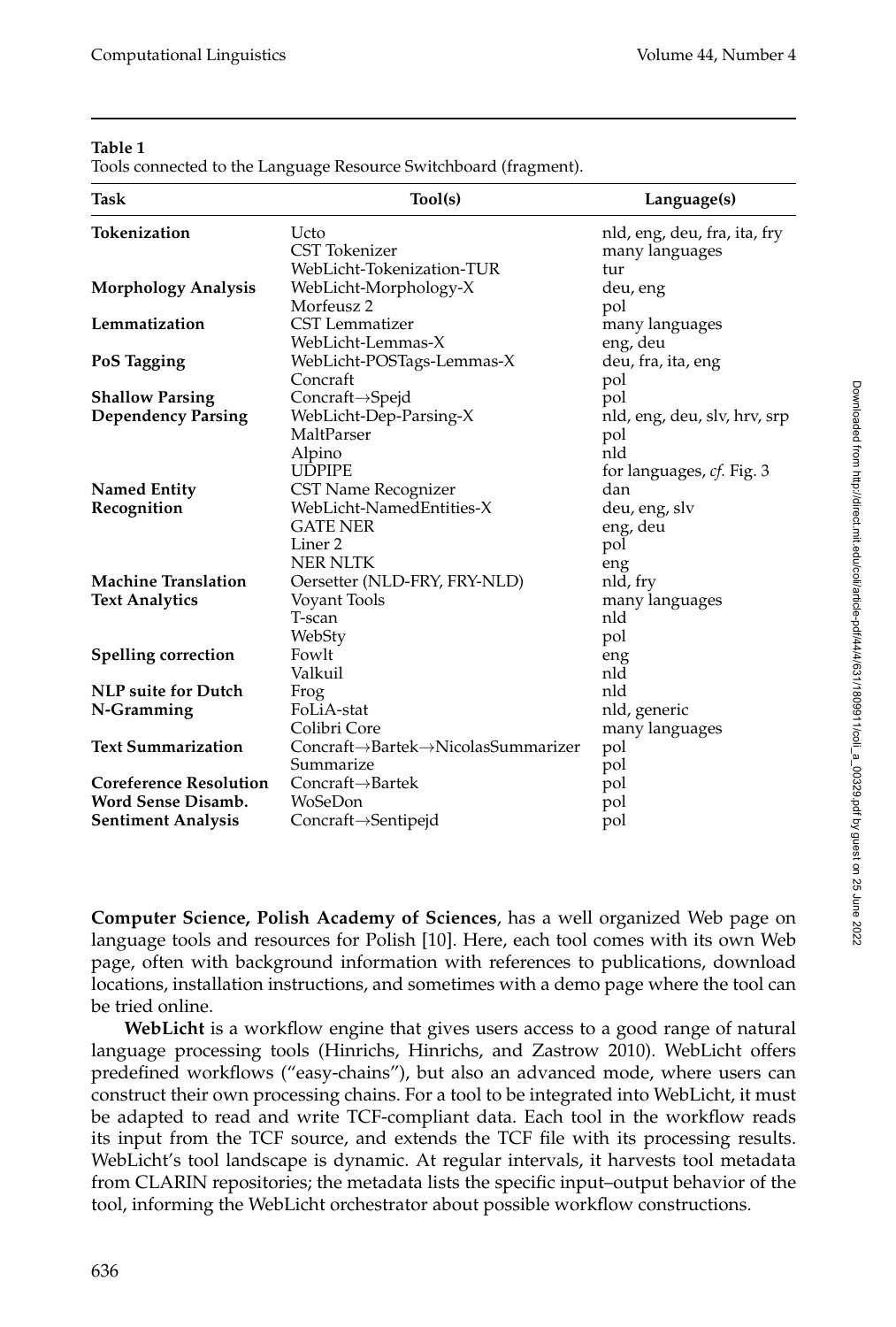The **Language Application Grid (LAPPS Grid)** [11] is an open, Web-based infrastructure that offers a very good range of language-related tools. Moreover, the tools can be composed into tool chains using a graphical editor. Similar to WebLicht, for tools to take part of the Grid, they need to be adapted so that they can read and write LAPPS Grid formats. Tool developers should be aware of the LAPPS Interchange Format (LIF) and the Web Services Exchange Vocabulary (WSEV). The LAPPS Grid also offers additional features such as visualization and the sharing of various types of data (such as LAPPS interaction histories, workflows, and visualizations).

# **4. Discussion**

The task of the LRS is rather simple: given some information about a resource, help users to find *and* start a tool that can process the resource in one way or another. Once the user has been directed to the tool, LRS's engagement ends; it is a deliberate design decision that the LRS is unaware of the processing, and that it will not know whether the processing succeeded or failed. Of course, users may manually save the output of the tool to a file, and then upload it to the standalone version of the LRS to find postprocessing tools. But such tools are rarely available, as most tools have their proprietary output format that other tools cannot read.

The LRS was never designed to be a workflow engine such as WebLicht or the LAPPS Grid. Nevertheless, a good share of tools connected to the switchboard execute predefined processing workflows, which in turn make use of well-known NLP software. Also note that both LAPPS Grid and WebLicht come with their build-in user interface capabilities, and that they run all tools or services in the background. In contrast, the LRS is mainly advertising tools that come with their own Web-based GUI, each of which is optimized for the tool at hand. Naturally, the LRS and its tools are ill-suited for big data processing, as browser-based tools face http request timeouts. For big data, users should directly use services amenable to such processing such as WebLicht as a service; see [12].

The ease of tool integration gives the switchboard a head start for growth. Tools need to be amended only to process a number of URL-encoded input parameters and to update their user interface to reflect that parameters were successfully processed. No internal data formats need to be changed. In this respect, note that the integration of tools into WebLicht or LAPPS Grid is very labor-intensive because tools must be adapted to become capable of reading and writing WebLicht- or LAPPS Grid–compliant data. Also, we do not see the switchboard as a competitor to WebLicht or the LAPPS Grid. On the contrary, each new predefined workflow in WebLicht can be advertised by and directly invoked from the switchboard, hence directing more user traffic to WebLicht. In a similar way, we aim at integrating LAPPS Grid tools with the switchboard, and hence making available many more popular NLP tools at users' fingertips.

The switchboard is also being integrated with B2DROP, a cloud storage open to all European researchers [17]. Here, a plug-in enables users to invoke the switchboard with their cloud resources [\(Zinn 2018\)](#page-0-1), hence guiding further traffic towards the switchboard.

Two big issues affect the usability of the switchboard: the quality of the metadata in the VLO, and access restrictions to resources and tools. The VLO lists a considerable number of resources with incorrect or incomplete mimetypes. Searching, for instance, for resources of type "text/plain" might yield textual resources that are not plain, but enriched with other annotations. When users load such a resource in the LRS, and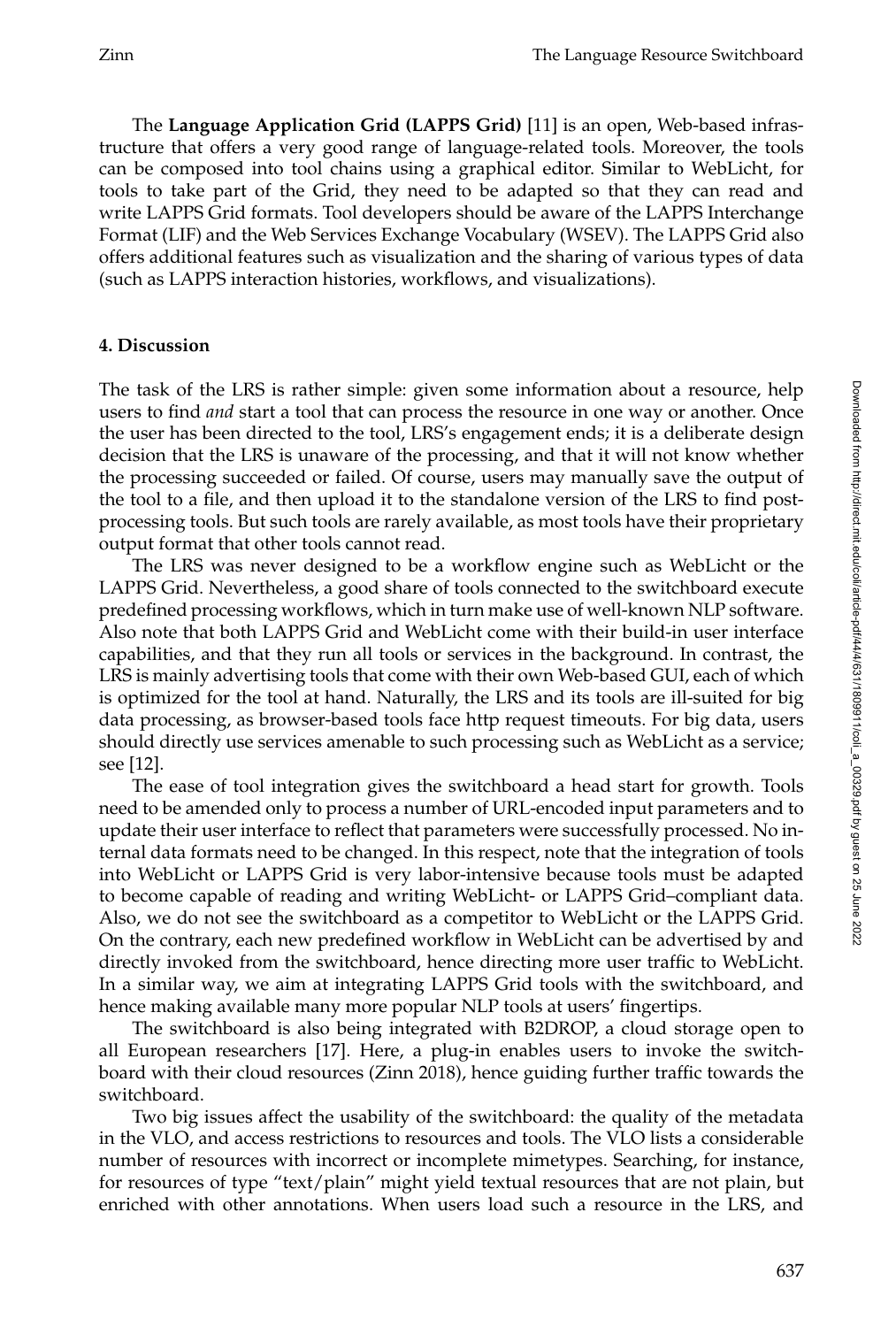subsequently process the resource with a tool of their choice, they may find that the resource's content is not what they expected. Similarly, accessibility and authentication issues affect the usability of the switchboard. When the user invokes an applicable tool in the switchboard, the tool might not be able to download the resource from the resource provider. Also, some tools require authentication, and some users may not have the proper access rights to make use of the tools. For this, a number of user delegation issues need to be tackled, with many technical intricacies involved [\(Blumtritt](#page-0-1) [et al. 2014\)](#page-0-1). For now, users can often side-step the problem by first downloading the resource from the provider, and then uploading it to the standalone version of the LRS.

With a tool gaining greater visibility through the "business leads" of the switchboard, tool developers must address operational challenges. In an ideal world, all the tools listed by the LRS are indeed online, but sometimes, the server hosting the tool is offline, the tool's behavior has changed so that an LRS invocation fails, or another error occurs. For the time being, the LRS does not "ping" the tools' server to check whether the tools are available for invocation. In the future, the LRS might want to replicate the system status report facility of CLARIN [13] to inform developers about the offline status of their tools.

## **5. Conclusion**

Given a language-related resource, the LRS helps users to identify the tools capable of processing the resource and then to invoke the tool with a default configuration that minimizes user involvement. The switchboard solves this task well, and it has received positive feedback from the linguistics community. The LRS is indeed perceived as the missing low-technology link between language-related resources and the tools that can process them. The LRS fulfills an important role within and across the CLARIN community. The switchboard's discovery service adds enormous visibility to all the tools connected to the switchboard, and hence, increases their use. It also helps users to better get to know the many tools that each consortium partner contributes to the alliance. The switchboard, however, is not restricted to the tools that originate in the CLARIN world. It already features quite a few classic, well-known NLP tools, and it expands its tool registry steadily. Tool makers are invited to contact the author to get their tool integrated with the switchboard so that the LRS gives a more accurate reflection of the existing tool landscape. Likewise, students and researchers are encouraged to use the switchboard for their work, and to report their feedback to steadily improve the switchboard service.

### **Acknowledgments**

The project has been funded from the European Union's Horizon 2020 research and innovation programme under grant agreement no. 676529 (CLARIN-PLUS). Thanks to the many tool developers who helped to integrate their tool with the switchboard. Thanks to Twan Goosen for linking the VLO with the LRS. Thanks to Dieter Van Uytvanck for valuable feedback on usability aspects, and for promoting the LRS in the CLARIN community. Thanks to the anonymous referees for their comments.

### **References**

- Blumtritt, J., W. Elbers, T. Goosen, M. Hinrichs, W. Qiu, M. Sallé, and M. Windhouwer. 2014. User delegation in the CLARIN Infrastructure. *Linköping Electronic Press*, (116):14–24.
- Broeder, D., M. Kemps-Snijders, D. Van Uytvanck, M. Windhouwer, P. Withers, P. Wittenburg, and C. Zinn. 2010. A data category registry- and component-based metadata framework. In *Proceedings of the 7th International Conference on Language Resources and Evaluation (LREC'10)*, pages 43–47, Valetta.

Downloaded from http://direct.mit.edu/coli/article-pdf/44/4/631/1809911/coli\_a\_00329.pdf by guest on 25 June 2022 Downloaded from http://direct.mit.edu/coli/article-pdf/44/4/631/1809911/coli\_a\_00329.pdf by guest on 25 June 2022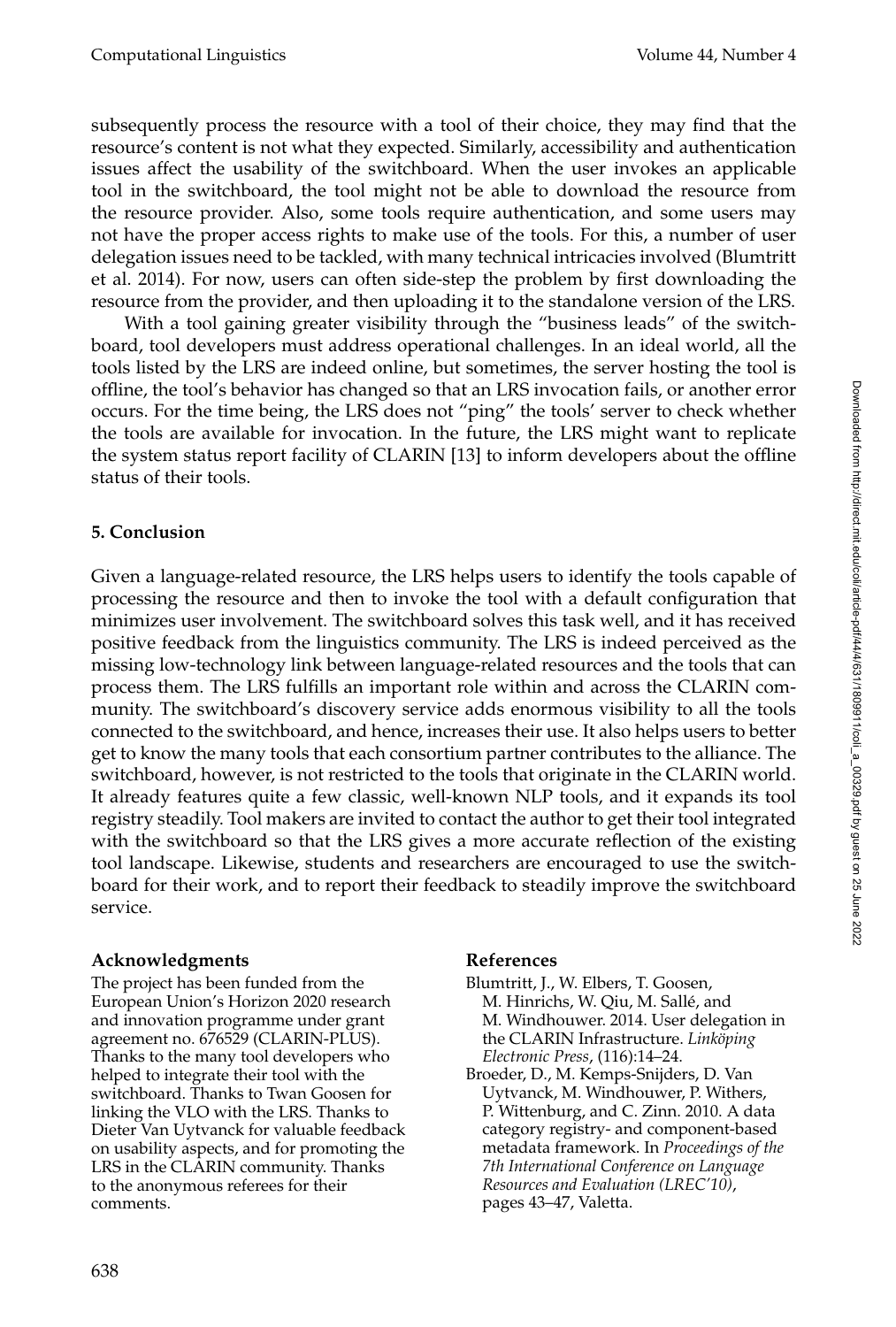- Hinrichs, E., M. Hinrichs, and T. Zastrow. 2010. WebLicht: Web-based LRT services for German. In *Proceedings of the ACL 2010 System Demonstrations*, [http://dl.acm](http://dl.acm.org/citation.cfm?id=1858933.1858938) [.org/citation.cfm?id=1858933](http://dl.acm.org/citation.cfm?id=1858933.1858938) [.1858938](http://dl.acm.org/citation.cfm?id=1858933.1858938).
- Hinrichs, E. W. and S. Krauwer. 2014. The CLARIN research infrastructure: Resources and tools for ehumanities scholars. In *Proceedings of the 9th International Conference on Language Resources and Evaluation (LREC'14)*, pages 25–29, Uppsala.
- Jörg, B., H. Uszkoreit, and A. Burt. 2010. LT world: Ontology and reference information portal. In Calzolari, Nicoletta, Khalid Choukri, Bente Maegaard, Joseph Mariani, Jan Odijk, Stelios Piperidis, Mike Rosner, and Daniel Tapias, editors, *Proceedings of the 7th International Conference on Language Resources and Evaluation (LREC'10)*, pages 1002–1006, Valetta.
- Zinn, C. 2016. The CLARIN Language Resource Switchboard. In *Proceedings of the CLARIN Annual Conference*, Aix-en-Provence.

Zinn, C. 2018. A Bridge from EUDAT's B2DROP cloud service to CLARIN's Language Resource Switchboard. *Link¨oping Electronic Press*, (147):36–45.

#### **Web References** (Accessed: June 15, 2018)

[1] <vlo.clarin.eu> [2] <clarin.eu/contentsearch> [3] <clarin.eu/vcr> [4] <switchboard.clarin.eu> [5] <tika.apache.org> [6] <reactjs.org> [7] <github.com/clarin-eric/LRSwitchboard> [8] <www.lt-world.org> [9] <lindat.mff.cuni.cz/en/services> [10] <clip.ipipan.waw.pl/LRT> [11] <www.lappsgrid.org> [12] <weblicht.sfs.uni-tuebingen.de/WaaS> [13] <status.clarin.eu> [14] <stanfordnlp.github.io/CoreNLP> [15] <opennlp.apache.org> [16] <nlp.cs.berkeley.edu/software.shtml> [17] <b2drop.eudat.eu> [18] <ufal.mff.cuni.cz/udpipe> [19] <maltparser.org>